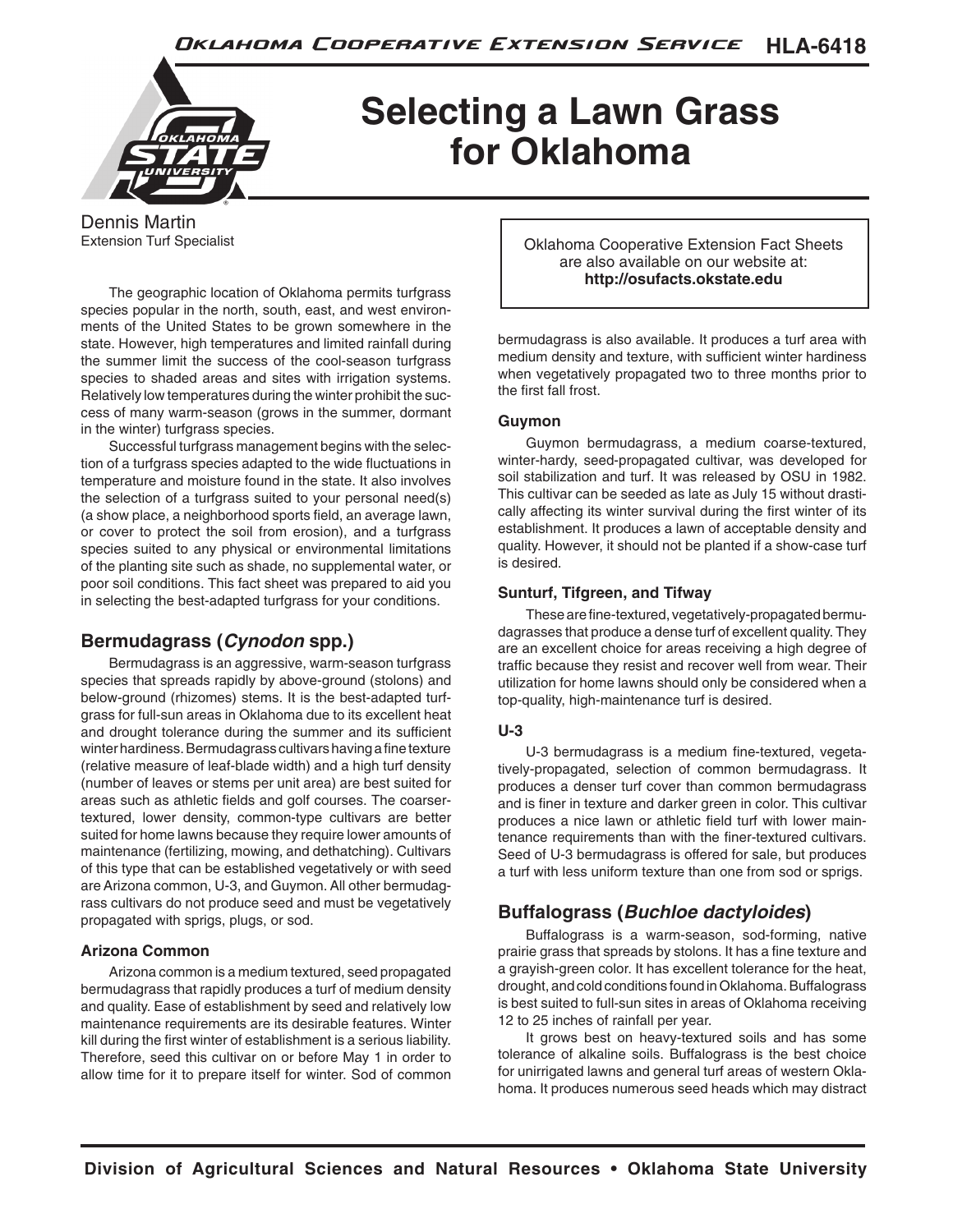## **Adaptation and Establishment**

|                                      | <b>Adaption</b>        |                            | Resistance To <sup>1</sup> |                        |                         |           |           |  |
|--------------------------------------|------------------------|----------------------------|----------------------------|------------------------|-------------------------|-----------|-----------|--|
| <b>Turfgrass</b>                     | <b>State</b>           | Site                       | Heat                       | Winter-<br>Kill        | Wilting from<br>drought | Shade     | Wear      |  |
| WARM-SEASON TURFGRASSES              |                        |                            |                            |                        |                         |           |           |  |
| Bermudagrass                         |                        |                            |                            |                        |                         |           |           |  |
| Arizona common*<br>Guymon<br>$U-3$   | Statewide              | Full Sun                   | Excellent                  | Marginal-<br>Favorable | Excellent               | Poor      | Good      |  |
|                                      |                        |                            |                            |                        |                         |           |           |  |
| Sunturf<br>Tifgreen<br><b>Tifway</b> | Statewide              | Full Sun                   | Excellent                  | Marginal               | Good                    | Poor      | Excellent |  |
| <b>Buffalograss</b>                  | Western                | Full Sun                   | Excellent                  | Excellent              | Excellent               | Poor      | Marginal  |  |
| St. Augustinegrass<br>(common)       | Extreme<br>Southeasten | Full Sun to<br>light shade | Excellent                  | Poor                   | Good                    | Marginal  | Favorable |  |
| Zoysiagrass<br>(Meyer)               | Eastern                | Full Sun to<br>light shade | Excellent                  | Favorable              | Good                    | Marginal  | Excellent |  |
| COOL-SEASON TURFGRASSES              |                        |                            |                            |                        |                         |           |           |  |
| Kentucky Bluegrass                   | Northern               | $***$                      | Marginal                   | Excellent              | Poor                    | Favorable | Marginal  |  |
| <b>Perennial Ryegrass</b>            | Northern               | $***$                      | Marginal                   | Good                   | Poor                    | Favorable | Marginal  |  |
| Tall fescue                          | Statewide              | $***$                      | Good                       | Good                   | Favorable               | Good      | Favorable |  |

\* Arizona common has poor tolerance to winterkill the year it is seeded.

\*\* Recommended for sites that are shaded or irrigated.

1. Tolerance ranking is: Excellent > Good > Favorable > Marginal > Poor.

2. Maintenance Requirements:  $H = High$ ; M= Medium; L = Low; N= None.

3.PLS = Pure Live seed = (percent pure seed) X (percent germination).

4. Generally, 1 square yard of bermudagrass sod (9ft.<sup>2</sup>) equals 1,000 1-inch plugs, or 1,000 to 2,000 sprigs, or approximately one bushel of sprigs.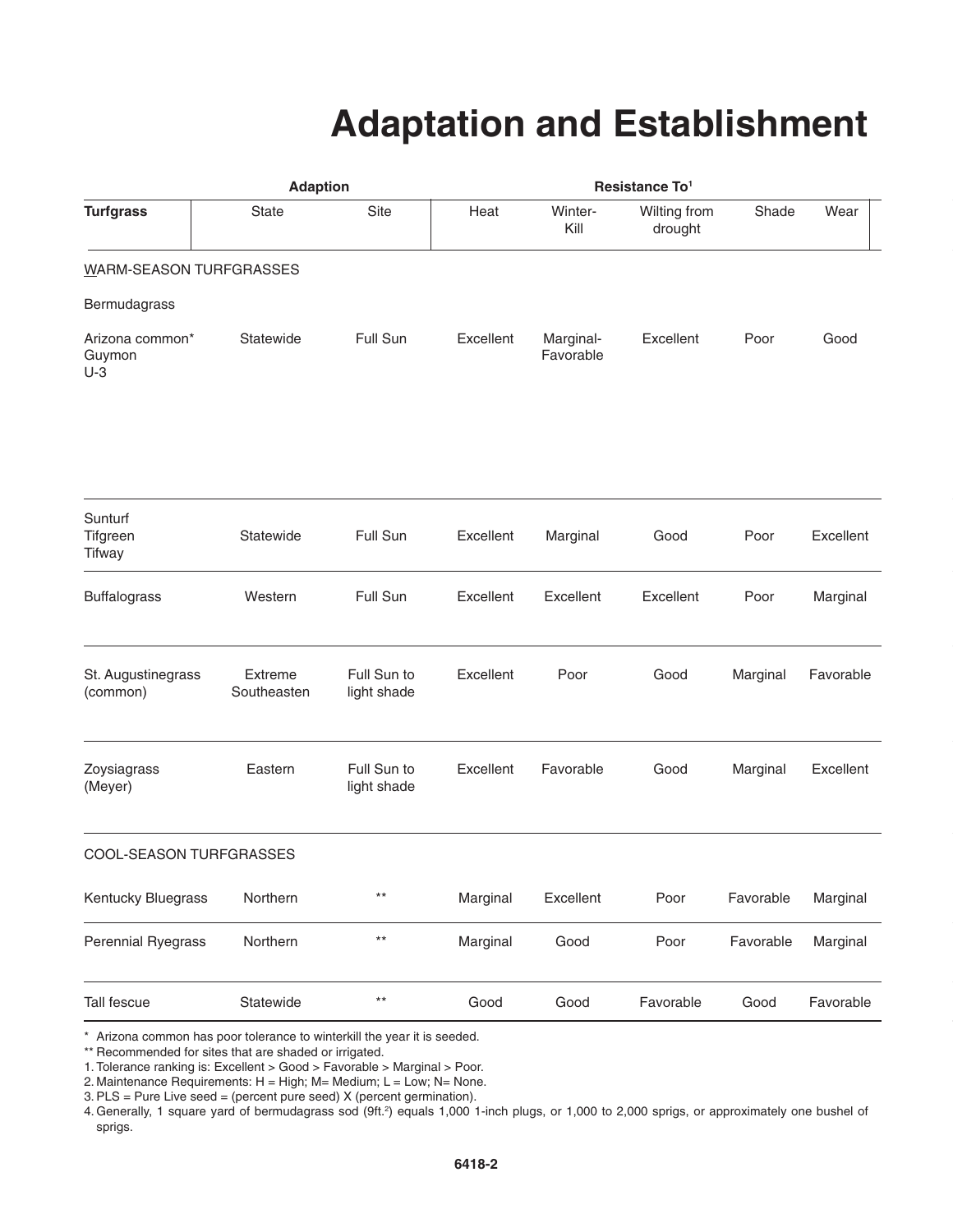# **of Turfgrasses in Oklahoma**

|                      |                        | Maintenance Requirements <sup>2</sup> |                      | <b>Establishment</b> |                   |                                                                                                                                                              |  |
|----------------------|------------------------|---------------------------------------|----------------------|----------------------|-------------------|--------------------------------------------------------------------------------------------------------------------------------------------------------------|--|
| Culture<br>Intensity | Cutting<br>Height (in) | Irrigation<br>Requirements            | Dethatching<br>Needs | Method               | Time              | Rate/1000 ft. <sup>2</sup>                                                                                                                                   |  |
| ${\sf M}$            | $1.0 - 1.5$            | L                                     | $M-H$                | Seed<br>Vegetable    | May 1<br>May-July | 1 lb. PLS <sup>3</sup> (hulled)<br>30-50ft. <sup>2</sup> sod for plugging<br>2-in plugs on 6 to 12-in.<br>centers 3-10 bu. sprigs                            |  |
|                      |                        |                                       |                      | Vegetable            | May-July          | for sprigging. <sup>4</sup><br>30-50ft. <sup>2</sup> sod for plugging<br>2-in plugs on 6 to 12-in.<br>centers 3-10 bu. sprigs<br>for sprigging. <sup>4</sup> |  |
| H                    | $0.5 - 1.0$            | M                                     | Н                    | Seed                 | May-July          | 2 lb. PLS <sup>3</sup> (processed)                                                                                                                           |  |
| L                    | $1.0 - 3.0$            | L                                     | ${\sf N}$            | Vegetable            | May-July          | 60-100 ft <sup>2</sup> sod for<br>plugging 2-in. plugs on<br>6-in. centers                                                                                   |  |
| ${\sf M}$            | $2.5 - 3.0$            | M                                     | $M-H$                | Vegetable            | May-July          | 30-50ft. <sup>2</sup> sod for plugging<br>2-in plugs on 6 to 12-in.<br>centers 3-10 bu. sprigs<br>for sprigging. <sup>4</sup>                                |  |
| H                    | $0.5 - 1.0$            | ${\sf M}$                             | Н                    | Vegetable            | May-July          | 50 ft. <sup>2</sup> sod for plugging<br>2-in plugs on 6 in. centers<br>3-10 bu. sprigs for<br>sprigging. <sup>4</sup>                                        |  |
| $M-H$                | $1.5 - 2.5$            | Н                                     | M                    | Seed                 | Sept-Oct          | 1-3 lb. PLS                                                                                                                                                  |  |
| $M-H$                | $1.5 - 2.5$            | $\boldsymbol{\mathsf{H}}$             | ${\sf N}$            | Seed                 | Sept-Oct          | 4-8 lb. PLS, 10-40 lb.<br>PLS for overseeding                                                                                                                |  |
| $M-H$                | $2.5 - 3.0$            | $M-H$                                 | ${\sf N}$            | Seed                 | Sept-Oct          | 5-7 lb. PLS                                                                                                                                                  |  |